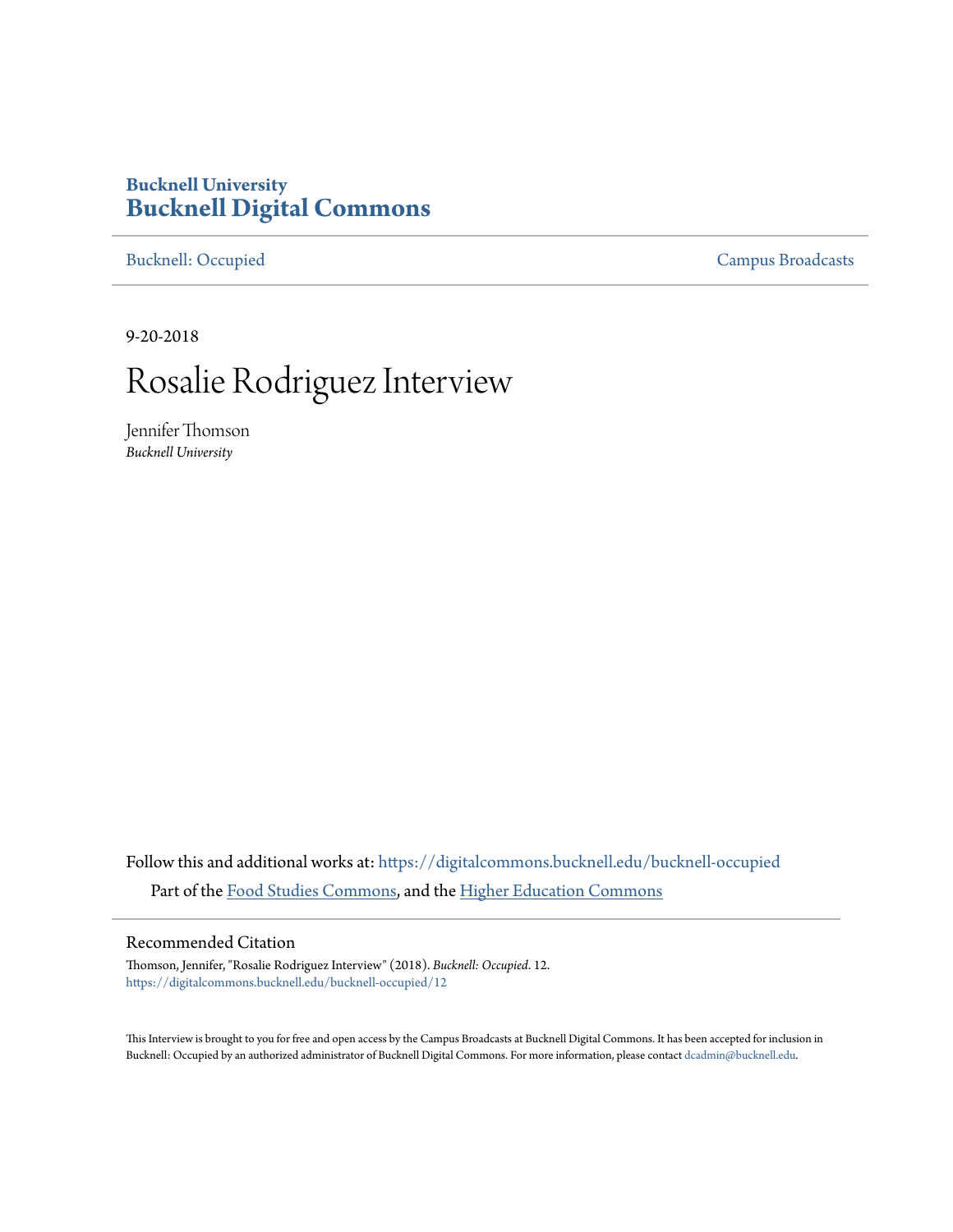**Bucknell: Occupied Copyright 2018, WVBU Bucknell University Jennifer Thomson, interviewer (JT) Rosalie Rodriguez, interviewee (RR) Kelsey Hicks, guest (KH)**

### **2018-09-20 00:59:03**

**JT:** Good evening and welcome to Bucknell: Occupied here on 90.5 WVBU Lewisburg. This is DJ [XXX] in the studio, and today we have a great conversation coming up around issues of food insecurity. This is something that's started to receive national attention over the past few years, and I have a really awesome guest in the studio to talk with me about it tonight. Rosalie Rodriguez is here. She's the director of multicultural student services at Bucknell University. Rosalie earned a Bachelor's degree in Biology and Community from Juniata College as well as a Master's in Community Psychology from Penn State. Her research focuses on addressing systematic inequalities within communities and has also focused on navigating barriers in food systems in particular. So, first of all, welcome to the studio Rosalie.

**RR:** Thank you. Thank you for having me.

**JT:** Thanks for agreeing to come in and talk with us about this.

**RR:** Absolutely.

**JT:** So we're here to talk specifically about an issue gaining increasing visibility nation-wide, and that's the issue of food insecurity; specifically on college campuses. But I'm wondering if we can back out a little bit out of the college context, and if you can just give our listeners who might be hearing this term for the first or the second time, just a basic working definition of what food insecurity actually is.

**RR:** So in the most simplest terms, food insecurity really just refers to not knowing where your next meal is coming from or if it will meet your nutritional needs. So sometimes that can be a result of not having... the technical definition is more that there is an uncertain availability of nutrition and the adequate or safe foods or the ability to acquire them in a socially acceptable manner. So certainly people can acquire food, for instance, from a dumpster, but that's not considered a socially acceptable manner, so you would still be considered food insecure even if you were able to access food that way. The most extreme cases of food insecurity does include hunger, but it does not--all food insecurity does not include hunger. Sometimes that can be a result of specific dietary restrictions, like only eating halal or kosher foods or having an illness like diabetes or celiac that significantly restricts your ability to eat available food. But most often in this context, we are talking about folks who are restricted financially from accessing healthy, nutritious food.

**JT:** And are there communities that are more likely to be affected by this in the United States?

**RR:** Often even relatively stable households can experience food insecurity for a brief time. If a provider, for instance, becomes laid off or sick or temporarily disabled. However, folks from low-income populations and especially those belonging to marginalized communities. So within that I'm talking about immigrant communities--especially undocumented immigrants; people of color--especially black people; LGBTQ folks--most especially transgender within that--and the reason that they are more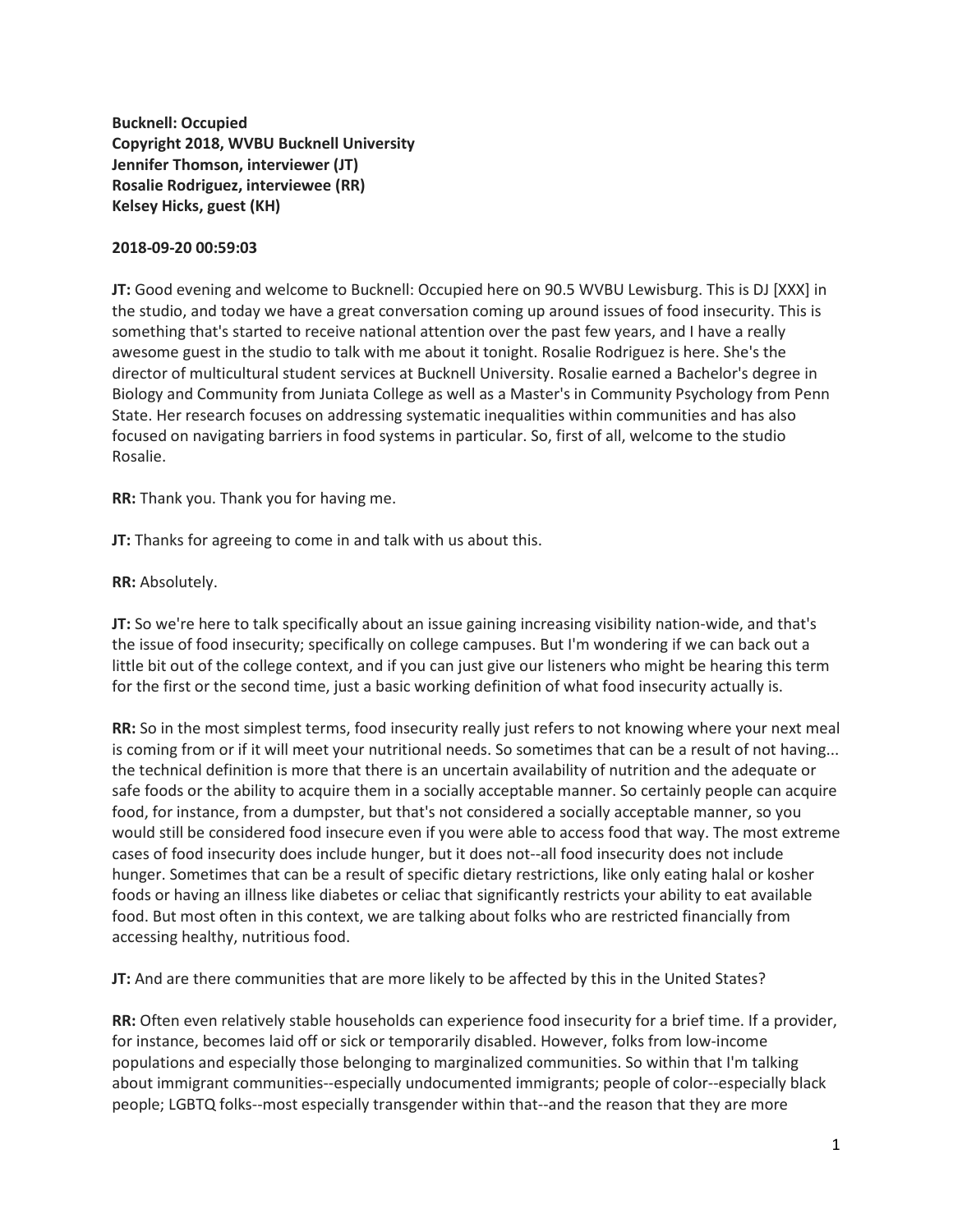significantly affected is that in addition to the low-income within those communities, there are fewer safety nets. Both formal social services that are available to them and also informal friends and family that they can rely on to help when those situations arise. There are higher rates of chronic unemployment and lower employability. There's even a difficulty in accessing the resources that they need in, for instance, rural communities like Lewisburg without access to public transportation even if the services are available, it often is really difficult to even get to the places where the services are made available to folks.

**JT:** So, I know you mentioned a few when you were giving us the introduction, but can you take us through some of the different ways that food insecurity manifests itself. Right? I mean, you said sort of the most extreme or what we typically think about is something like hunger, but that's not actually...

# [CROSSTALK]

**RR:** Right. That's not always the primary way. So what I'm thinking about hunger that's certainly the most extreme, but often that's more likely that folks are eating things that are shelf stable items.

# **JT:** Hm.

**RR:** So we're talking specifically here like college students there's the college student surviving on Ramen noodles. And unfortunately, that tends to be true more often than it should be.

# **JT:** MmHm.

**RR:** And the reason is that Ramen noodles are very inexpensive, but they're also nutritionally deficit. There's really nothing in it to help sustain the basic functions that everybody needs to be able to learn, in order to have enough energy to make it through the day. It's basically just filling your stomach so that you don't feel the pangs of hunger.

# **JT:** MmHm.

**RR:** But you're not actually getting the nutrition that you need to learn, to manage your emotions, even to sleep enough. So there's all different kinds of ways that that shows up, but we don't often think about the fact that we need very specific nutrients in order to complete basic functions like not spend the entire day crying.

**JT:** So what are some of the consequences of experiencing food insecurity?

**RR:** So over time, shelf stable foods and other inexpensive options, like I said Ramen noodles that are full of fat, that are full of sugar and salt, can result in chronic illness. Folks are usually familiar with things like diabetes, hypertension, stroke, heart attack, atherosclerosis, which is basically corroding of the arteries' lining with blockages, but when you're not--when your body is not getting the right food or the right balance of nutrition, it becomes stressed and produces and overabundance of cortisol. Now cortisol in and of itself is necessary every day to regulate all kinds of functions. It's a hormone that manages--that regulates immune function, sleep, and stress; but when you are stressed out, it kicks you into fight or flight mode.

# **JT:** Hm.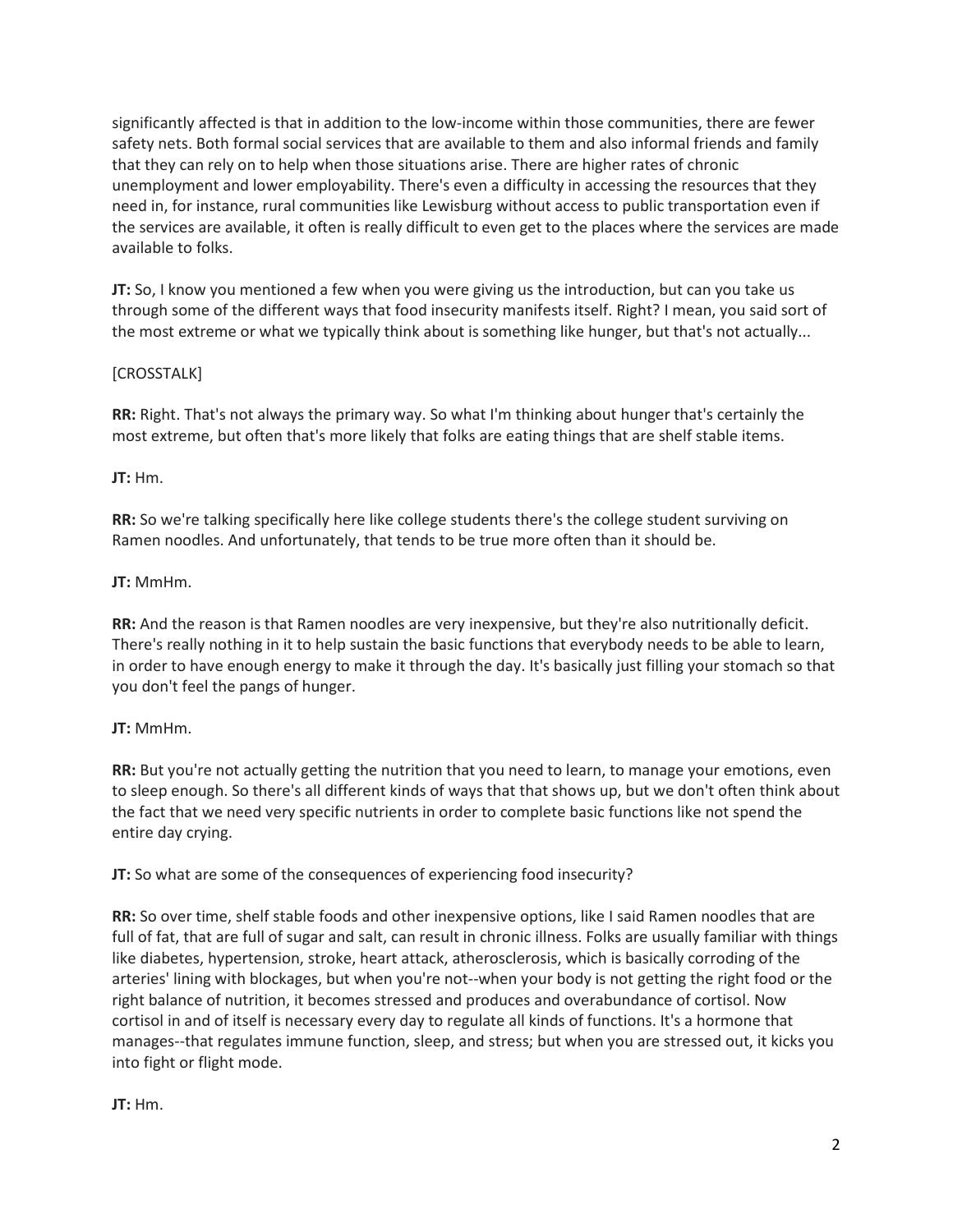**RR:** Now this is really helpful, let's say if you're in a jungle and you're about to fight a lion, right? You need to not be sleepy, you need to be very hyper aware.

# **JT:** MmHm.

**RR:** You need to have your attention really focused in on that lion about to attack you. But if you're not fighting a lion every single day, that overproduction does take a toll on your body. And the overproduction can decrease your immune function over time, it causes higher likelihood to experience depression, anxiety, and suicidal ideation. And all of these things do not make for a healthy learning environment. Certainly for college students or anybody else for that matter.

**JT:** For sure. Just to take a brief break from this conversation, we do, actually have the honor of having another guest in this office who might actually have something to share with us about food insecurity. So, Kelsey, I just like to welcome you to the studio.

# [CROSS TALK]

**KH:** Thank you.

**JT:** and ask if you wanted to share your thoughts on this.

**KH:** I know that a lot of times, specifically in my area, when we're talking about food insecurity. As the director of the Women's Resource Center, we forget that women are disproportionately--

### **JT:** Mm.

**KH:** affected by food insecurity. Especially, as women are more likely to be the caregiver in a home. More likely to be the person that's responsible for the children in the home, and if you're in this space where you don't have access to transportation or you live in a food desert, it can disproportionately affect you in a way that other people might not really think about and have to sorta deal with. I know that when we have events like Empty Bowls, we are trying to spread that message on a more global- from a more global lens, but a lot of time it still gets lost in the fact that well if women are not--if women are now working outside the home, then that access should change, and it doesn't.

### **JT:** Hm.

**KH:** It doesn't mean that because women are still being paid less than men depending on the race or ethnic group that you're talking about, they're still getting paid less. A black woman is gonna get paid less than a white woman. A Hispanic woman is gonna get paid less. We're even talking Asian-Pacific islanders. When we, when we get to undocumented, then we're also

# **JT:** MmHm.

**KH:** talking about the safety that comes from going out in public, being seen, having to address a variety of safety concerns. So that's really something that's important to me, and I think that even as Rosalie was talking, we don't think about the sorta health and physical tolls that it takes on a body. If you're the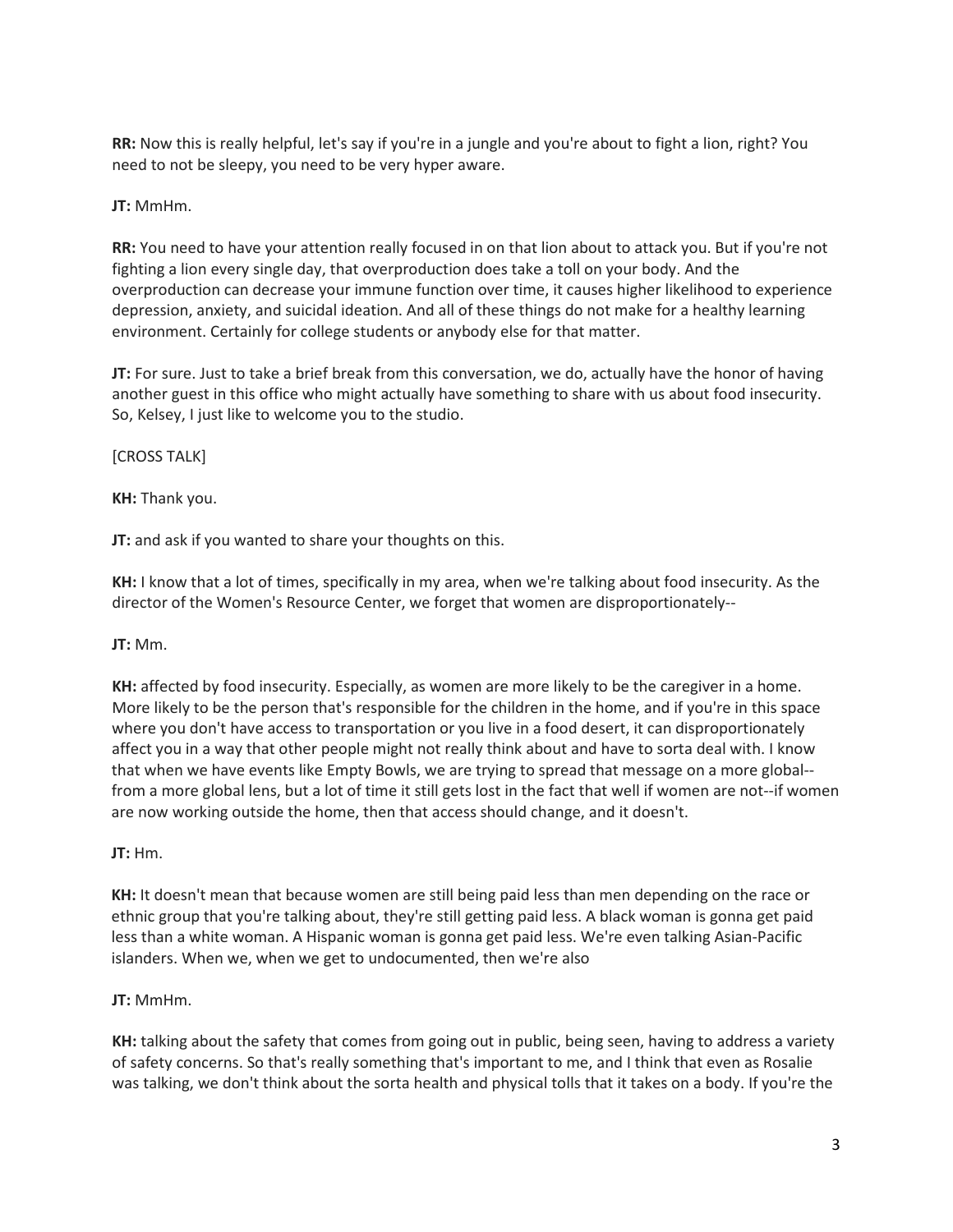caregiver, you're the person that's bringing in money to make sure everyone's taking care of. You can't afford physically or financially to get diabetes or any sort of ailment that will take you out of the home.

**JT:** But nonetheless, you're more likely to experience those things.

**KH:** Right.

**JT:** Thank you. So, Rosalie, I'm wondering if we can actually now focus on the issue of University students, right? Are there particular ways that food insecurity tends to show itself on college campuses? I know you talked about sorta the classic example of the Ramen noodles, right? And the starving student stocking up on Ramen noodles, and we all joke about that, but are there very, kind of characteristic ways that we can identify food insecurity on a campus.

**RR:** Sure. So, a couple of things. I think one of the things that we need to keep in mind is that there is this kind of double-edged sword of people generally thinking of college students as being well off or wealthy in general, as a population, and not thinking of this as an issue that affects those students. Or thinking that because most students either have or are required to have some type of meal plan, that those meal plans are adequate to meet their needs.

# **JT:** MmHm.

**RR:** And so you kind of have a... there's a lack of awareness that it is affecting this population, and also the idea that it shouldn't affect this population because you have access to food right on the campus. There is Dining Services on every single campus across the U.S. in some form or fashion, right? As residential campuses, I'm talking about specifically. When in actuality, about 20% of college students in some studies, when I first started this research we're seeing about 20% of college students experience some food insecurity. The most recent study that I looked at came from the University of Wisconsin, which does a lot of really amazing work in this field. If you're interested in learning more about food and nutrition in general, and healthy eating, Hope labs at University of Wisconsin

### **JT:** Hmm.

**RR:** is really a fantastic resource. But their most recent study, which actually was just published in April, showed that 36% of University students--that they, they did a study of 43,000 students across the U.S.-- 36% of them had experienced food insecurity in the 30 days preceding that study. When they looked then at community college students, it was even higher, it was 42% of those students, and 9%, er, 56% were also experience simultaneously housing insecurity, with about 9% of them experiencing homelessness. When we hear those statistics, it's really jarring. Because, again, we don't think of poverty and homelessness as an issue that is affecting this population. But it often has... conversation with students who do not have anywhere to go during a break, and need to find jobs and/or things to do on campus or take a trip with a group, because there isn't a home to go to during those down times, and there are not meals available for them during the breaks and over the Summers and things like that. Um, one of the studies that I looked at showed that about 59% of students attending mid-size, rural universities are experiencing food insecurity. Additionally, as I mentioned, some of those marginalized populations are experiencing it at a even higher rate, so if you look at African Americans, 57% of the students experiencing food insecurity are African American, versus only 15% of the college-going population. That's a huge disparity between those numbers. And of... there are still 40% who are white students, so this certainly isn't just a peoples of colors issue, but it is disproportionately affecting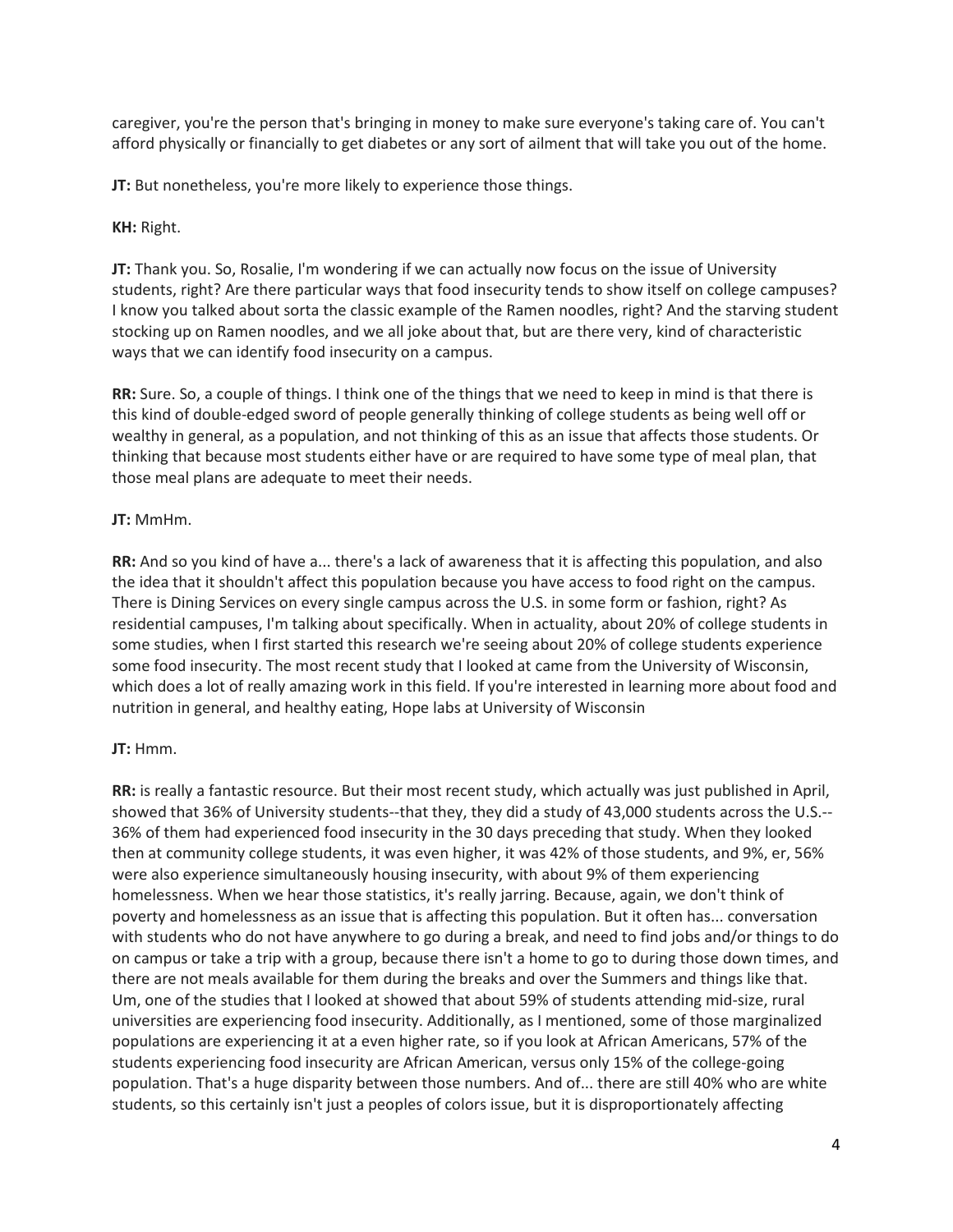populations of color. 56% of first generation student and still 45% of second generation students, so folks who are either the first in their family to go to college, or maybe the second person in their family to go to college are experiencing food insecurity across the nation. These are pretty startling numbers. What that looks like, then, for those students on campus, is this constant worry about where the next meal is coming from. When we think about college students' things that they're supposed to be thinking about are--studying, making sure you're getting a good GPA so you can graduate on time, hopefully, taking part in some clubs or activities on campus, hanging out with your friends, doing all those social things that an 18-24 year old traditional age, I guess, student would be doing. But these students are expending enormous amounts of energy, kind of figuring out where their next meal is going to come from. Time that could be spent studying. Time that could be spent in class, but in fact, many of these students are missing class. 53% in this last study that I mentioned have had to miss class, and 38% have said that they have not taken a class because they couldn't afford the books for the class. Because they had to make a choice between "do I buy books or do I use the money that I have to buy food for myself." While that's a really relative choice, it's not a real choice. You need the books to study, you need the food to live. So again, not a real choice or a relative choice, but many students are saying "well I'll buy the books because I can do it right now, and hopefully I'll make enough money working to be able to feed myself, or I'll work two or three jobs on campus." About 38% of those students work 20 hours a week or more while they're simultaneously going to school. I was actually talking in my mentoring program this morning about the amount of time that is generally expected for students to spend on coursework. And I say, you know, it's a rough estimate, but generally we say you should spend about three hours outside of class for every hour that you spend inside of class. If you're taking 3 or 4 classes, let's say 3 classes, and each one of those you're in class for 3 hours a week--I think I told them 4 hours a week--that's more than a full-time job! By the time you add up all those...

#### **JT:** Right.

**RR:** You have students then who are working 20 hours a week or more, and/or going to activities or lectures because they know that there's free food available whether or not they're a Physics major, like, I'm an English major, but I'm going to this Physics lecture because they're gonna give us pizza. Those are hours that really could be spent in the classroom, could be spent studying, could be spent joining a club or an organization that is going to help you build your resume so you can get a better job once you graduate. But instead you're spending a lot of energy and time kinda figuring out "where is that next meal coming from, where am I going to be able to get free food or can I find someone on campus who will bring me some food or be able to share their food with me?"

**JT:** You're tuned in... For people just turning on this radio, you are tuned into 90.5 WVBU Lewisburg. This is Bucknell: Occupied, and we are talking with Bucknell's own Rosalie Rodriguez concerning food insecurity, and specifically how it shows up amongst University students. So Rosalie, you were talking about this very, kind of... the mentality of being food insecure and where it pushes people into living kind of in their headspace, right? Which is this very kind of like present crisis-oriented kind of thinking which doesn't mesh at all with the kind of mental skills it takes to be a successful University student.

**RR:** Absolutely. Yeah. I think one of the things I had mentioned before was just this lack of nutrition, right? And I don't want to get too much into the science of it, but when we talk about... There are some essential nutrients that help us regulate emotions that help us to regulate, to help us be able to process new information.

#### **JT:** MmHm.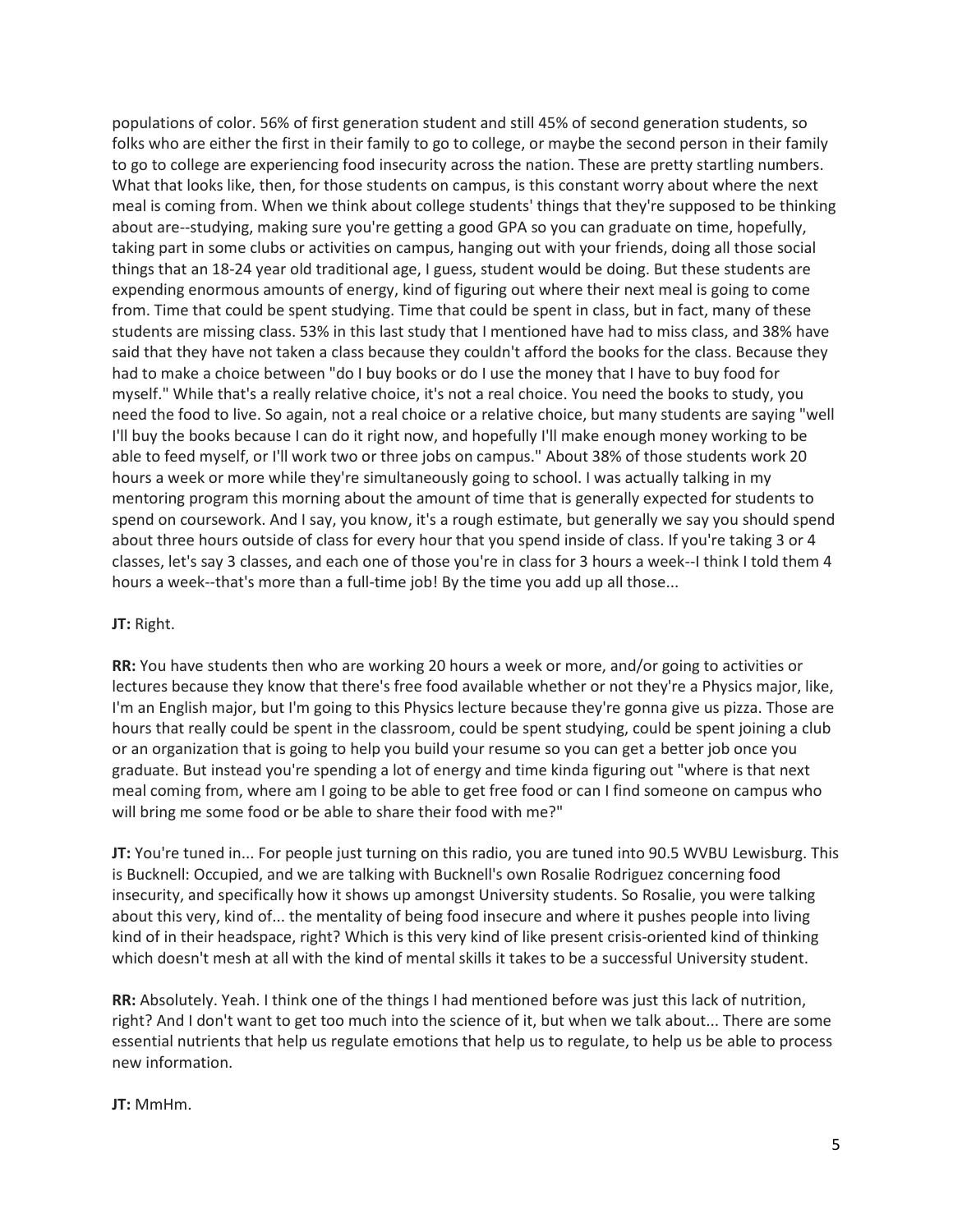**RR:** So for instance, protein is really, really important to be able to have the brain capacity to process new information, so if you're eating Ramen noodles, you're not getting any protein. Not only that, but you're eating excessive amounts of sodium that are really unhealthy, to the point that they become detrimental to your health over time. And if you cannot have the brain capacity to synthesize new information, you're literally undermining the entire reason that you're here. So those basic building blocks that you need to be able to function as a student and do all the things that you're here to do, are not able to be done without having adequate balance of those, of that nutrition here. I think one of the things that I mentioned already was this idea that students are--there's a perception that they already have the food, so the we're not really talking about this issue when it comes to them, but there is a huge social stigma as well and especially when we're talking about marginalized populations. We're having, what often is referred to as imposter syndrome. If I tell people I need help, if I ask for the help that I need then I will confirm their suspicion that somehow I don't belong here. That as a person of color, I'm not as worthy of being in this space, as a low-income person who has not had family members who have gone to school before me that I am not as worthy of being in this space as maybe some of my peers are to be here, so I'm not going to ask for help with the food. I'm not going to ask for help with the academics. I'm not going to ask for help with the books, because those would all give them reasons to confirm their suspicions that maybe I don't really belong here after all.

**JT:** So this is sort of a perfect segue into one issue that I think is kind of hovering around this conversation, which is what is it about the University environment that makes it difficult to say "OK, it's very clear to us that, for example, 25% of our students are not being able to eat the way they should.

#### **RR:** Sure.

**JT:** Right? Like what is it about this kind of an academic space that makes that hard to recognize.

**RR:** Sure, yeah. There's definitely a kind of mentality that students have parents at home who are going to send them money when they need it. So, again, it's not an issue that we're thinking about, it's something that we're concerned about, because they have someone else. But I often have conversations with students who are sending their work-study money home to keep the lights on at home, because there isn't somebody there who is able to keep those things running. And I think that happens more often than we care to believe, especially at elite schools, at private schools where the mentality is that you're attracting a wealthy population. That might be a majority of students, but certainly that's not every single student. One of the hidden reasons, I think, that affordable meal options are so scant is that food services is actually a major revenue generator on many college campuses. So most colleges are actually making money off of the food that is being sold on their campuses, even if they're parsing that out to other schoo--er to an auxiliary business of some sort. So according to the Bureau of Labor Statistics, nationally--in 2013-2014--which was the last time this data was collected, public universities, so larger institutions actually tripled their profits and made 2.3 billion dollars more in revenue than they spent. In their expenditures for the year, in 2013-2014. That's a huge revenue generator, so if you have a--if you are making that much money off of an auxiliary service which isn't even your main purpose for being there.

**JT:** MmHm.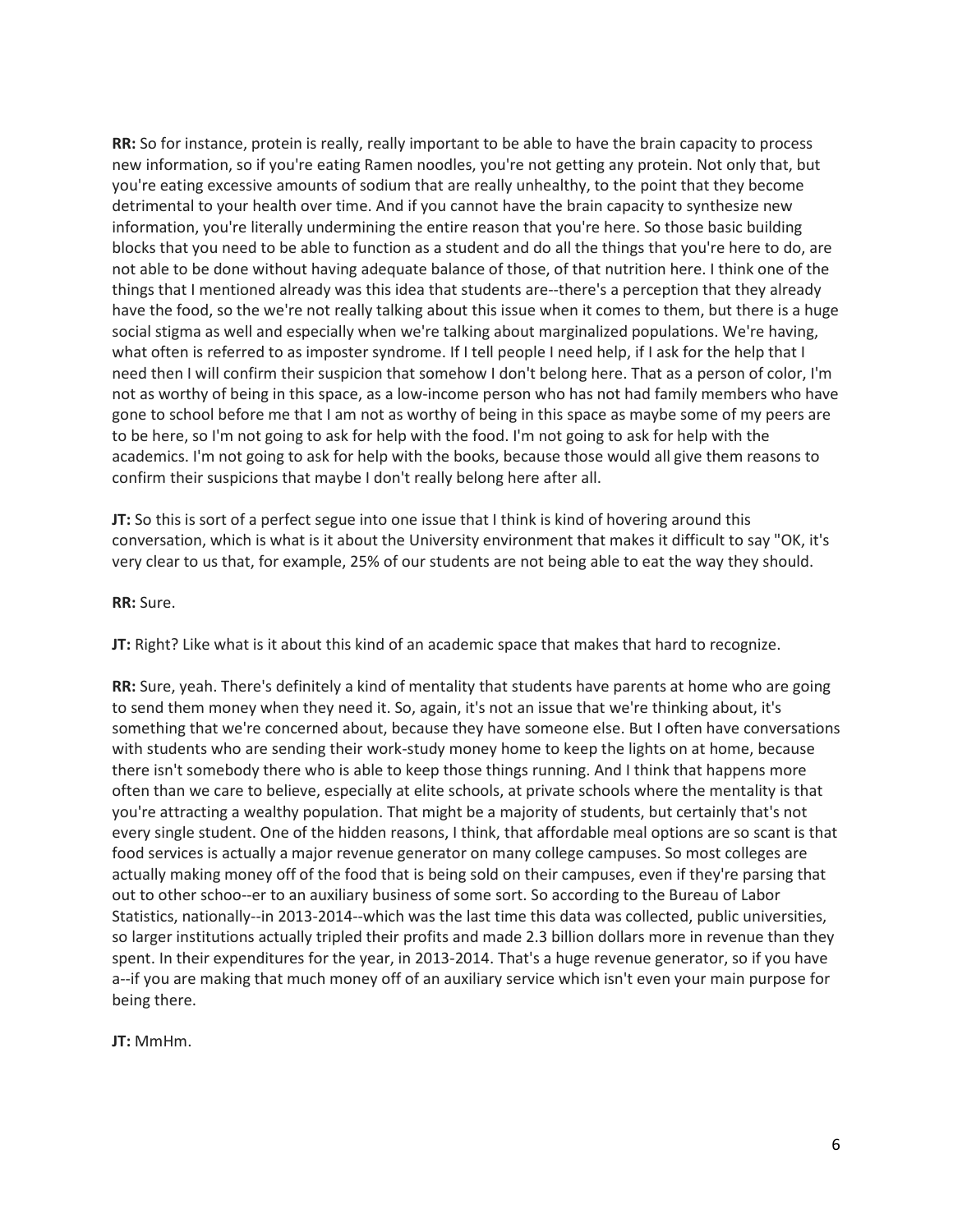**RR:** Especially, most universities and colleges are non-profit organizations, so they don't exist to make money, but if you have a service that you're providing on the campus that is making you money, that is really helpful to your bottom line, and certainly challenging that can be very difficult.

# **JT:** MmHm.

**RR:** Getting around that topic, right? But it is a business model that does require catering to the tastes of those who foot the bill, which are those wealthier students. And we all know that the tastes of wealthier students is evolving, and it demands more variety, it demands more sophisticated options. Like vegan and gluten-free, and kind of Poke bowls, smoked salmon and quinoa kind of things, which do raise the overall costs of meal plans on college campuses. And that cost is shared among everyone who buys into the meal plan, but is really only demanded by a few students. It also makes universities look good when they have a lot of dining options and very sophisticated dining options, when prospective students, especially wealthier prospective students who are paying more of the tuition bill, are coming in, they're like "Oh well they have all of these fancy options that I can take part in." But they're not actually serving necessarily the majority, certainly not the lower income students who can't afford to buy into those meal plans.

**JT:** So you've brought up so much fascinating stuff here, I actually want to back up and just ask you two questions, and the first is--can you explain to us how an institution can make money off of a contracted meal plan, right? OK, like I mean for the last two weeks on this show, I've been doing interviews around prison issues. So two weeks ago, Dave Sprout was here from Lewisburg Prison Project, and he was talking very much about the privatization of services in prison and the way in which prisons make money off of subcontracting out. Feeding less than what they're actually being paid for the contract, and then keeping the rest for profit. Is that the kind of model we're looking at here?

# [CROSSTALK]

**RR:** [LAUGHS] Pretty much. I can't speak to specific universities, I know I've worked with schools in the past who basically are pocketing. So let's say that the cost of a meal is 2 dollars, right? And then the contracted company sells it for 5 dollars to cover their labor costs to cover their profit that they need to pocket, but then it's actually being sold to the students for 7 dollars and that extra 2 dollars is going in the pocket of the university. And that is a big--according to this study--the Bureau of Labor Statistics has talked about the fact that that is one of the things that a lot of the auxiliary services the companies that are contracted in use to sell themselves to the university -- "come and pick us out of all of these different companies that you have to choose from," -- which are also not that varied. There are not that many folks kind of clambering down the door because it is not a huge revenue generator for most of those services.

# **JT:** MmHm.

**RR:** But we can make it so that you are getting a kickback, so much money that's going to help the institution to be able to meet its cost analysis. Again, essentially what you just talked about, subcontracting it out and then getting a kickback in the difference of the cost.

### **JT:** MmHm. MmHm.

**RR:** Is what was described in the article.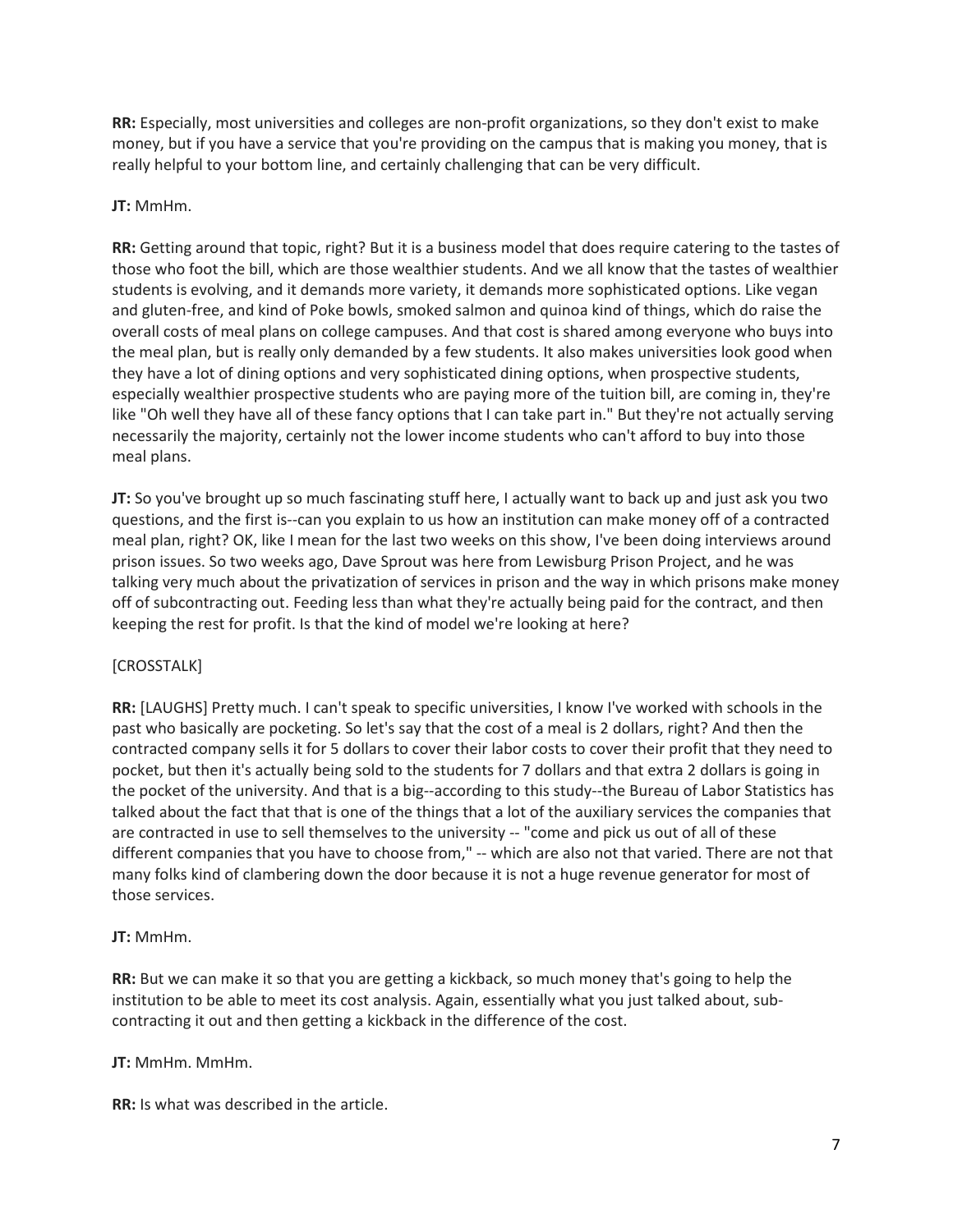**JT:** Another sort of basic technical question is, can you just walk us through it, and I know every institution is different, but if you can give us kind of a sense of how does a traditional university meal plan operate, right? Like what are students generally faced with in terms of what kinds of options they have and what kinds of obligations that entails?

**RR:** Sure. So most universities that have a residential meal plan

**JT:** MmHm.

**RR:** will have at least three if not more options for students. One might be a three meals a day, seven days a week kind of plan. So the first university I ever worked at, that was standard for all first year students coming in. You would automatically be placed into that meal plan, and then you would have that option to change it later on to a meal plan that might better suit your needs. And that means three times a day.

# **JT:** MmHm.

**RR:** You can go into the cafeteria, whatever that central place is, and swipe your ID, and go in and eat all you can eat. Usually if it's in a cafeteria style, it's kind of like a buffet, and get whatever you need during that time period. Oftentimes what we're seeing more now is that there's some kind of declining balance or cash component to it, that isn't real cash, but it's kind of like a credit card that goes on your student ID that might be anywhere from \$50 to \$500, \$600, \$700 that is used for a la carte purchases. Which might be in a more restaurant style. I don't want to say restaurant style. But like, cafeteria style like you would go to a hospital or something.

### **JT:** Huh. OK.

**RR:** And say, "I'm gonna grab a salad, I'm gonna grab a yogurt, I'm gonna grab a juice," and then you get charged for each item individually vs. paying one price and then walking into the cafeteria and then eating whatever you want.

### [CROSSTALK]

**JT:** And then eating whatever you want. OK.

**RR:** So usually there's some, if there are various meal plans, there's some combination of those two things. Where you have some meals that are in the cafeteria or you might not have any meals in the cafeteria and all of them just be that declining balance of money that you use for a la carte purchases. Or you can purchase an entry at whatever the cash price is to go into the cafeteria. Does that make sense?

**JT:** Yeah. That does make sense. So I think that you've kind of sketched this out, but maybe you can just pull this all together. So we've talked about the ways in which it is difficult to identify food insecurity on college campuses. Can you pull together what are the factors of a university environment that actually make food insecurity worse?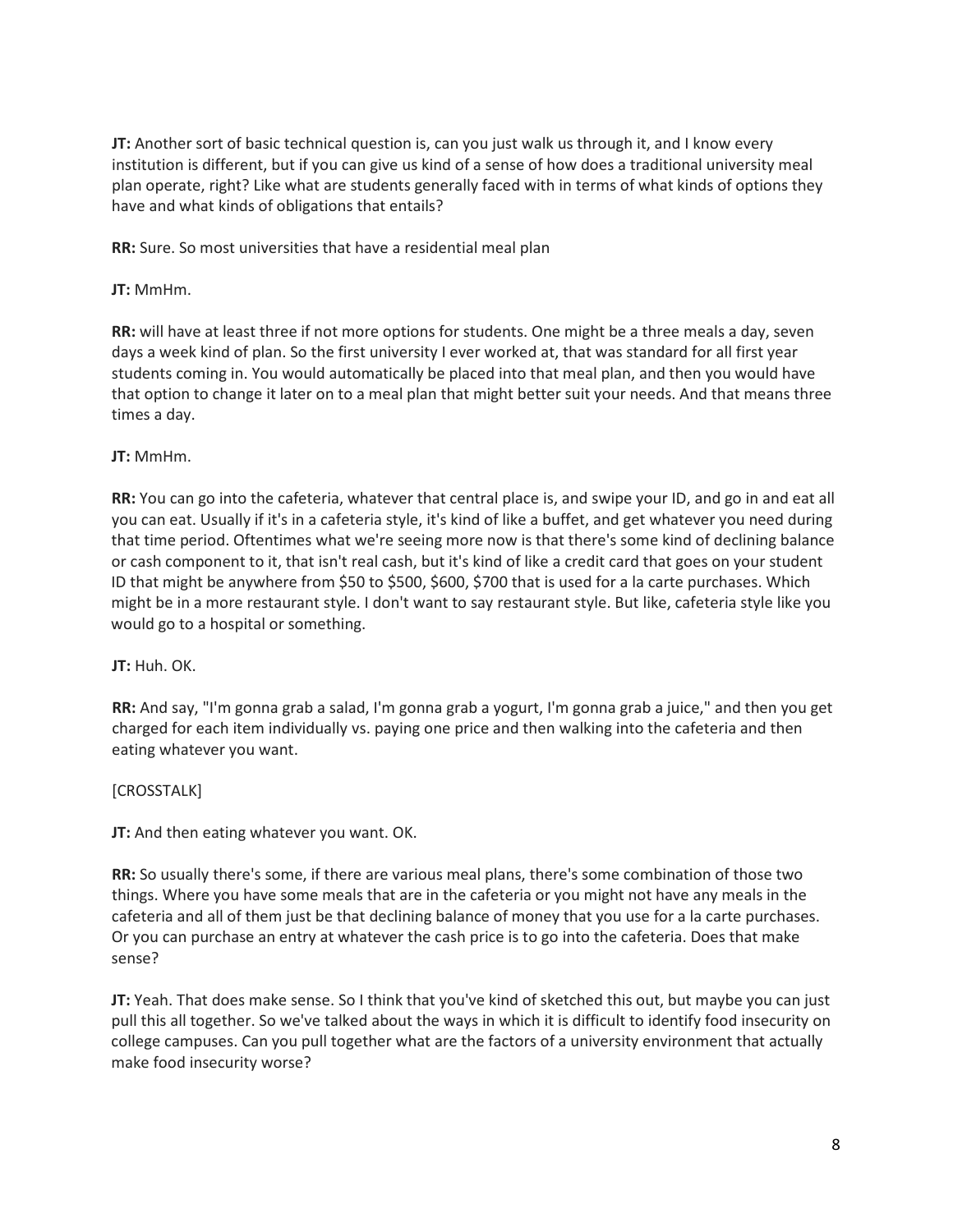**RR:** Well, certainly the contracting out is one of the pieces that increases that. I think one of the things that we often don't think about is just the mindset that we have that food is an auxiliary service.

# **JT:** Hmm.

**RR:** Right? We would never think to send students a separate bill to use the pool or to use the gym. We expect that that is a part of their University experience. We're not charging students for every club that they join. Like if you join this many clubs it's this cost in tuition, if you join this many it's that cost in tuition, but we do that with food. But the reality is you can't do any of those other things. You can't swim in the pool, you can't go to the gym.

# **JT:** MmHm.

**RR:** You can't go to class if you don't have food! But we think of food as a kind of, like, you can opt in or you can opt out. And a lot of that mindset is not necessarily nefarious, right? It's coming from a place of "we want to give students options." Many students don't want to eat in the cafeteria, or historically... notoriously college cafeterias are not known for offering--

# **JT:** Exquisite cuisine.

**RR:** Right, exactly, and so students want to opt out of it, they want to cook their own food. They feel like it's unhealthy, there isn't enough variety. Especially when we're talking about some of these multicultural populations who are not seeing food with the same kind of spice palate and/or flavors and/or some of their religious restrictions or dietary restrictions, right? And so if I don't have one of these meal plans that covers all of these meals, then the expectation is "I will then cook for myself, I will go back to my room, and hopefully I live in a place where there is a kitchen, if I'm on a residential campus, I might have the option of having an apartment that has a kitchen in it that I can cook my own food." But what we're not taking into consideration there is that many times students are opting for that lower, that lowest cost meal plan, if they're required to have one. Which many universities that are residential require students to have some level of meal plan. That we're requiring them to have a meal plan and they're essentially taking the money that they would have spent on food and buying books and/or buying other expenses--covering other expenses like transportation to and from school. Things that are not necessarily covered in their tuition, but they might be considered for financial aid.

### **JT:** MmHm.

**RR:** So they're still eligible to receive money for that, so they might get a refund check even from their Stafford loans because they might've had scholarships or other things that covered all of their tuition costs and because they selected the lowest meal plan they might get a thousand-fifteen hundred dollars back for the semester then to cover their other expenses like books and food and so they're like "well, I'll use that and plus my working to cover these other expenses, right?"

### **JT:** MmHm.

**RR:** So that whole scenar--that whole mindset that food is a negotiable item, that somehow students will figure out on their own, is to me requires some re-thinking about all of these pieces.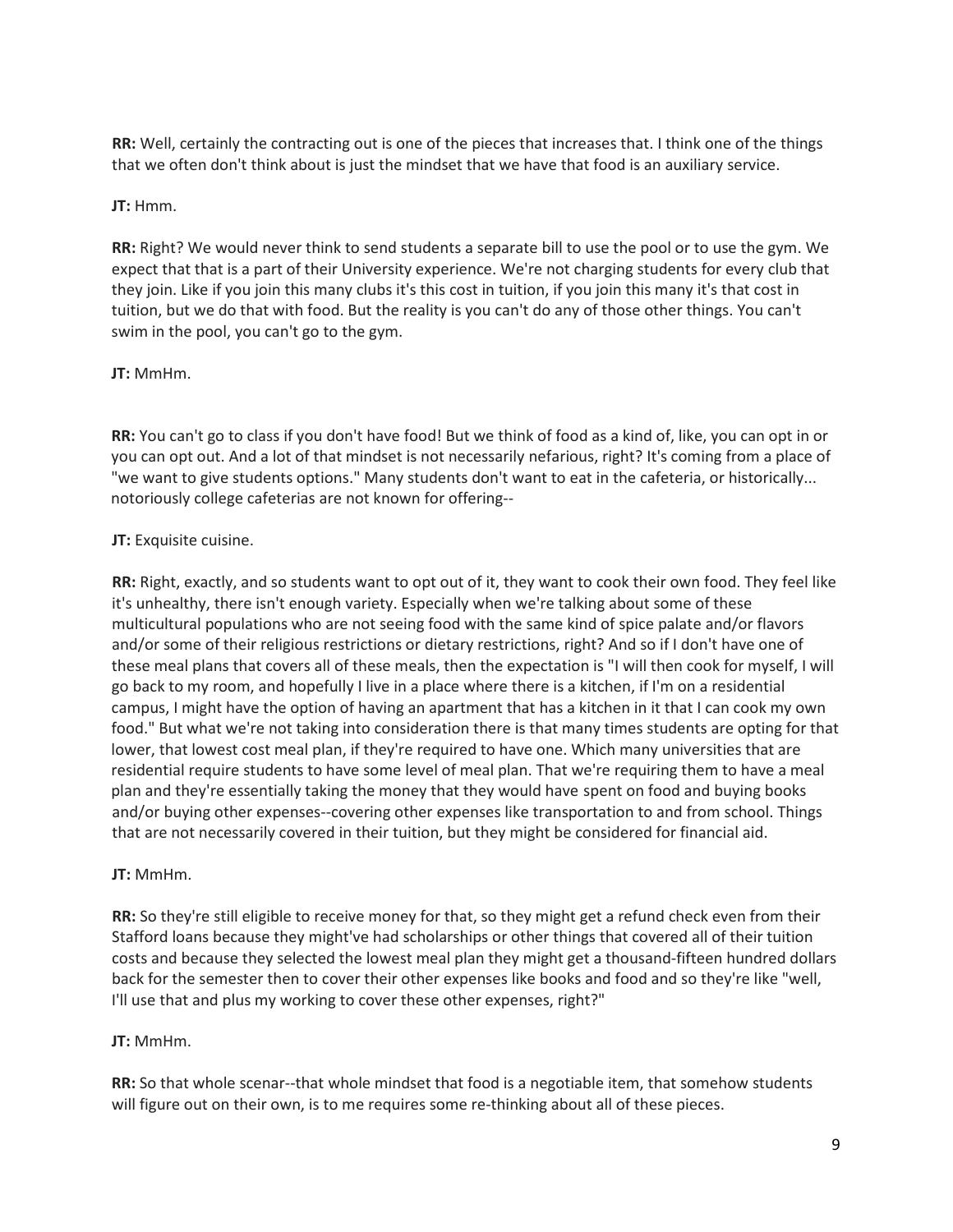# **JT:** MmHm.

**RR:** About how we piece them together, how we make sense of them as a community, because again, that's the lowest--many people are familiar with Maslow's hierarchy of needs--that's at the lowest base. You can't do any of the other stuff... I saw a meme recently which is really fantastic--if you're an academic it will make a lot of sense to you--but we need to remind folks that in order to do all of the Bloom stuff, we have to take care of all the Maslow stuff, right? And so we're referring kind of to Bloom's taxonomy, that's talking about you know, self-actualization.

# **JT:** Right, right.

**RR:** understanding, and critical thinking and all of those things. You can't get to that place where we're having those conversations if students are struggling to feed themselves, house themselves, purchase the books that they need to even read about those theories in the classroom at all.

**JT:** So for those of you who are just tuning in, you are listening to Bucknell: Occupied here on 90.5 WVBU Lewisburg. Rosalie Rodriguez is here in the studio talking about food insecurity on college campuses. If you have a question for either one of us, feel free to call in to the studio. The number here is 570.577.3489. Now, Rosalie, can I ask you to talk maybe about a few specific cases of strategies that students who are food insecure deploy in order to try and meet their needs.

**RR:** Sure. So I mentioned before students kind of identifying and going to lectures that they really are not interested in just to get the food. I think that's pretty common. That's probably one of the most common.

### **JT:** Hmm.

**RR:** There were actually some phone apps that were designed at a lot of different campuses, that are used on different campuses to be able to share that information, even when there is leftover food after an event or that there is food available at an event, that if you go--all you have to do is go to the event and you'll get free pizza or whatever it might be. Pizza is usually the most common thing, right? But there are certainly a lot of informal networks, I know a lot of the students I talk to use group messaging apps to share whenever there is leftover food or an event that food can be found at. Many times students will ask to use the ID of someone who does have one of those "any time access" meal plans. So somebody who has three meals a day, but maybe is only going to the cafeteria once that day, they'll have extra swipes or declining balance dollars to be able to use and they'll use the ID of those students to kind of go in. Asking students who do have those meal plans to bring back food for them. And also, talking with faculty and staff who are sympathetic to their situation who will bring them food, invite them over to dinner, take them out for a lunch, those kinds of things. I have had students tell me that they have stolen food before when it has been convenient.

# **JT:** MmHm.

**RR:** I think... I had a conversation with a student once who told me that she was literally negotiating the days in her schedule in which she had the fewest classes and would pick that as one of the days to swipe in to the cafeteria. So she would take all of her books, all of her materials that she needed to work on her stuff for the day, and sit there in the cafeteria. Go in, only have to use her student ID once to go in,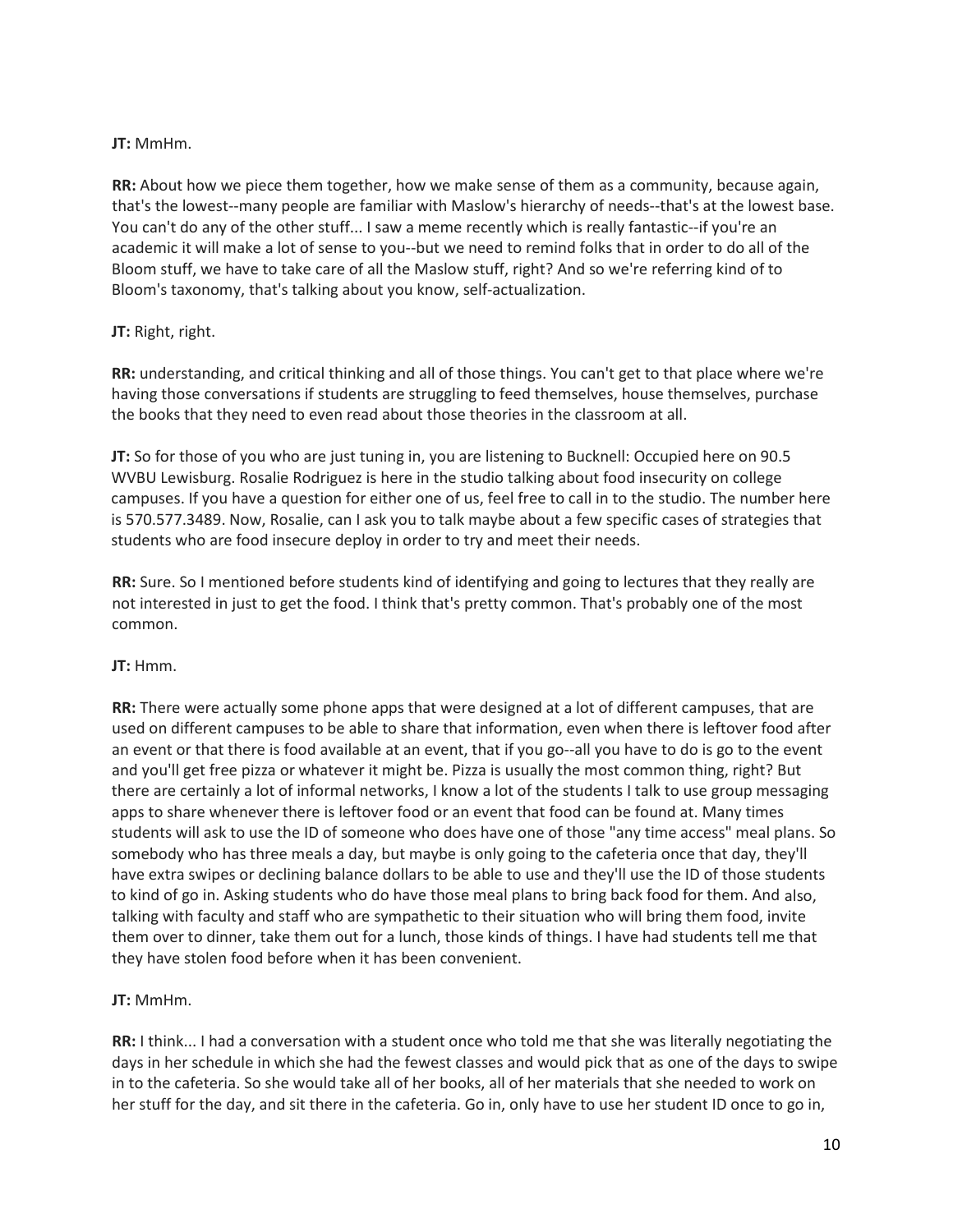but stay all day so that she could eat free meals while she did all of her work. She could not do that on days that she worked because that meant that she was negating the purpose by not making money, and certainly could not do that on days when she had two or three classes and would maybe missing too many classes that would then stress her in another way, or couldn't do it on days when she had an exam or something like that. Again, so we're talking about expending the energy

# **JT:** Yeah.

**RR:** to kind of figure out what days can I use one of my balances of swiping into the cafeteria or using my meal plan to come in and just basically stay there. Camp out all day, eat whatever I need, and still get work done. Which is not something that we necessarily want students negotiating. I think it's, again, coming back to this idea of some of the barriers that--if you're missing a class that day, oftentimes faculty are going to be apt to think that you're just slacking off. Not because they're evil people, but because that's what they're used to seeing in the classroom.

# **JT:** MmHm. MmHm.

**RR:** Students are being irresponsible, maybe they partied too much the night before, whatever it is, and really, what you're doing in that situation is making the best possible decision for you and your situation. Which might be missing class today so I can eat and get all of my work done and make it to class tomorrow. And I think sometimes it does require us to kind of shift our thinking in the ways that we understand who might be missing out on our classes or what reasons students might be missing out on our classes and the assumptions that we make or the activities that they miss on the staff side. You know, not showing up for some of those things and why they might not be showing up for some of those things.

**JT:** Can I ask you to talk about ways that colleges can actually positively address food insecurity among students [LAUGHS], right? Like what are some of the various things either that might work or that have already actually been put into practice at different institutions.

**RR:** Absolutely. There are a lot of really fantastic things happening on college campuses. So, I mentioned, I don't know if I mentioned this already or if it was just in my head.

### **JT:** MmHm.

**RR:** But in 2012, there was an organization that was started called--let me look at the--College and University Food Pantry Alliance--and in 2012, they had a handful of schools that had food pantries on their campuses that were registered with this organization. That was, what, six years ago, there are now over 500 universities and colleges that are listed on, just on their database. That's not all the ones that exist, but the ones that are registered with them that actually have food pantries on their campus to serve the needs of students. I was talking with some colleagues about I believe it's Kutztown University has a really fantastic food pantry. So there's a lot of issues with food pantries in terms of, again, providing some of those really shelf-stable items that can be detrimental to health, over time. But the food pantry at Kutztown University actually has fresh produce, meat, and dairy in addition to the bar shelf stable items available for students to take, and that's huge. I've not seen another food pantry that really does to that level--

### **JT:** MmHm.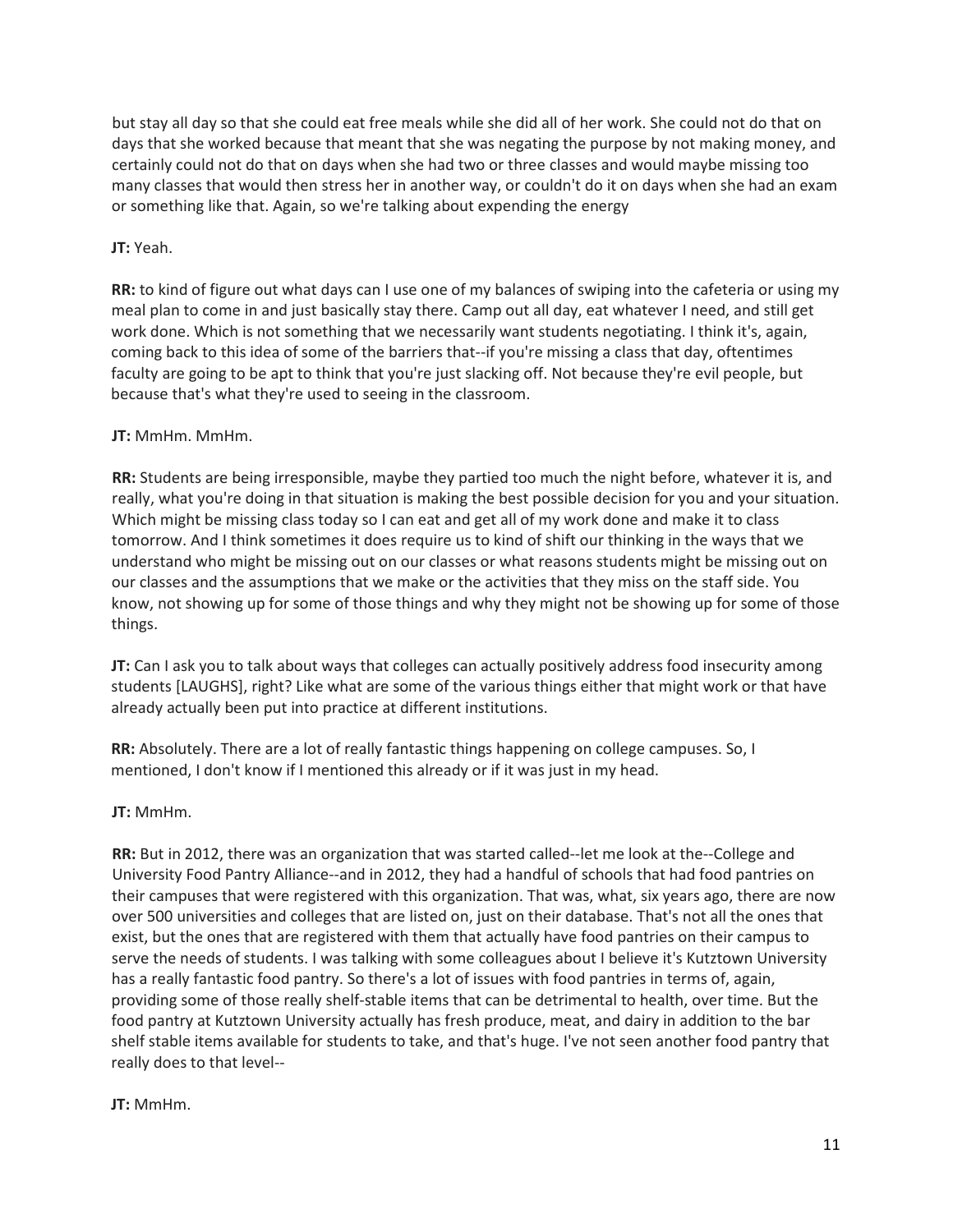**RR:** take care of that kind of level of need. I think, again, just opening that level of conversation with students, and not assuming that because they're students that do have access, but allowing for that to be something that can, you can open the door to. That you're open to hearing about student's experience that you can be a resource for anybody--faculty, staff, students--to be signaling to people "I'm here and I'm willing to listen to what it is and to help you kind of find the resources" so that when students are in need they know that there's a friendly ear there to hear that. Even things like, that might seem on the side, like maintaining a career closet, or having a book exchange even within your department, within your major... or if you're a faculty member that is assigning books, thinking about the cost of the books that you're assigning. Are you really going to fully utilize a \$200-\$300 text in its entirety or are there pieces of it that you can make available, legally, for students to use? Is there a way for you to order a desk copy or a reference copy that maybe sits in the library? I know the school that I used to work at had a... what was just called a reserve.

**JT:** Hm. Yeah. We have the same thing.

#### [CROSSTALK]

**RR:** And students could go in and check out. You have the same thing.

#### **JT:** Yeah, yeah.

**RR:** Yeah. So if you could keep a copy of the textbook on reserve in the library, that means students who really can't afford to make the choice between the food and the books don't have to. They can go and borrow that book for the time that they need it, do whatever they need to do, and then put it back so that other students can use it. Same thing, kind of with a desk reference copy or something like that. If you don't have to update to the brand-new edition that isn't available used, you know, thinking about those kinds of things even in planning; some of those things. One of the best and most comprehensive examples that I have seen so far about addressing this issue really holistically has been at the University of Maryland. And you can go on their website and just look at meal, like if you Google meal options University of Maryland. They go really well into depth not just about what's available, but the reason why it's available, which I think is really interesting. So in 2015, they participated in a study that asked students about their dining experiences, because they were hearing the same kind of things we're talking about, right? That students were not having adequate food to get through the semester, that there were not enough healthy options to be able to provide for their needs. And they were basically saying "what is here? the retail dining options that we have--which is a lot of a la carte options--were not meeting their needs at all." And so what they did was shift to everyone on the campus having an anytime dining so that three meals a day is not just actually not just three meals a day, but anytime you were hungry, you needed a snack, you could go into the dining hall, and get what you needed. And it... they really talk about the idea of moving that, like a mentioned, from that business model.

### **JT:** MmHm.

**RR:** Of making money for the university, of having some type of revenue, to a service model, right? That we are here, that this, the food is here to... as a service to the students because they need it to be able to do all the other things, and we need to find other ways to make money, if it's not meeting the needs of the students who are really what the main concern is, right? So instead of selling those individual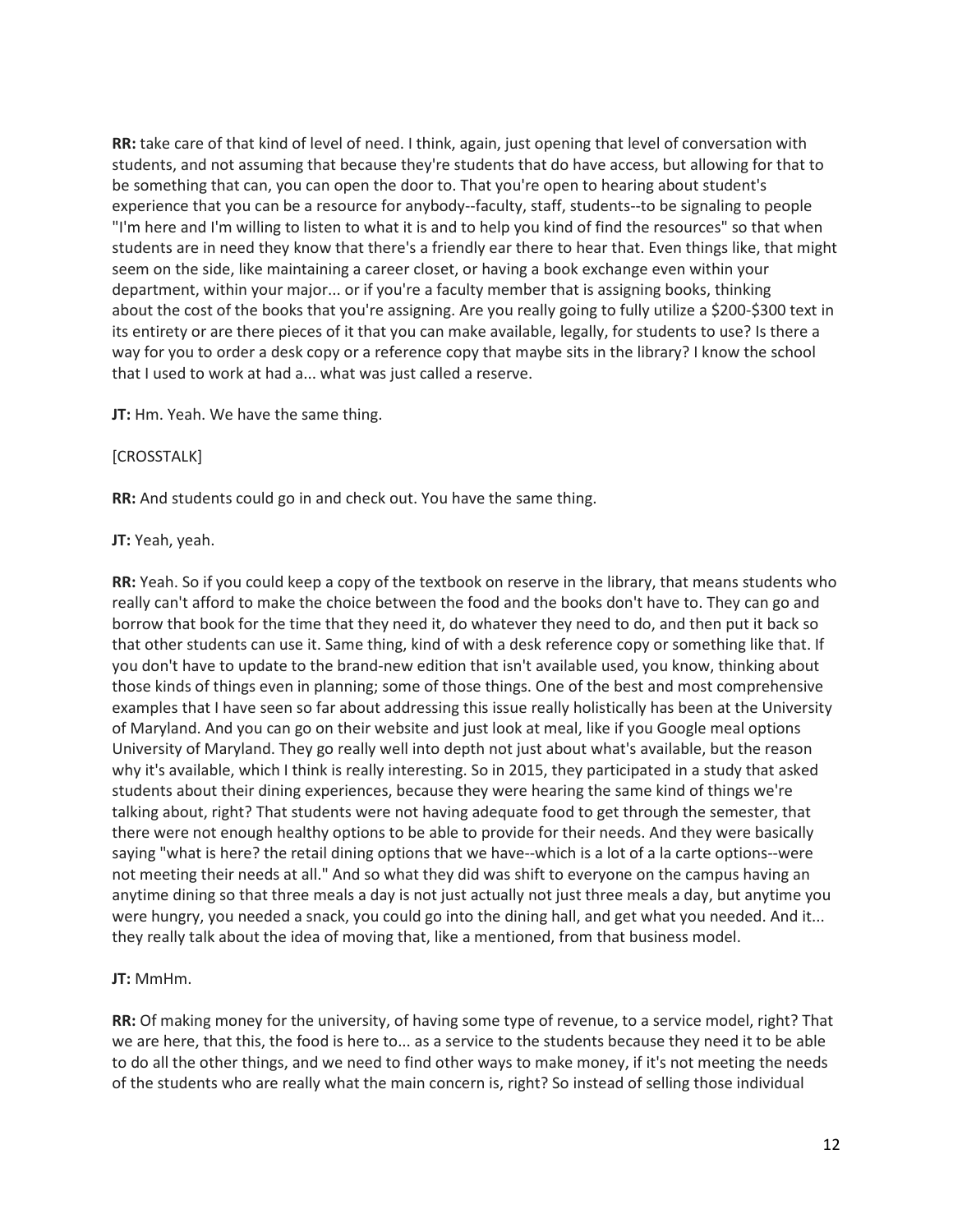food items, they provided students with not just the services and the meals all day, every day, but they really structurally changed the way the dining hall was set up, so that it was more socially friendly.

# **JT:** Hmm.

**RR:** It was more group friendly. They even have separate quiet spaces for students who want to study and do their homework at the same time, and not be in a rowdy cafeteria or restaurant kind of area. They also even go into depth about how it has allowed them to become more sustainable. They have a significant less amount of waste, food waste on their campus, because students aren't kind of squirreling away more food than they can consume before it goes bad, and they've nearly eliminated to go containers in a lot of their venues, because students know that any time they're hungry they can go into one of the dining options on campus and utilize--get whatever they need at that time. They don't need to take it with them.

# **JT:** Right.

**RR:** And then have that food become wasted later. They even mentioned that they have some future plans to include amenities like charging stations, gaming stations, and even lounge areas, right? So much of the student experience is socially driven, and so having those spaces where you can study with your group and have a round meal, and you're not worried about being the only person in the group who has to fake not being hungry at the moment while everybody else is having lunch because they decided to meet in the cafeteria. Because everybody else had the meal plan or had the money to go in. That they're having all of these spaces that are set up so that students can have that social time, can have that integration that is really essential, not just the student experience, but also when we talk to multicultural communities. When we talk to folks, especially... I come from a Puerto Rican heritage and dinner time was a really, really important, it wasn't just like "come in and eat" you sat down with the whole family and you caught up from the whole day. And it was a longer process.

### **JT:** MmHm.

**RR:** It didn't happen in 15-20 minutes, it was an hour, maybe more where you were sitting there and discussing things. And that's very common, we hear that a lot from international students, that it's really bizarre the way Americans eat and how quickly they eat. There's a word in Spanish called la sobremesa.

### **JT:** Mm. MmHm. Yeah.

**RR:** Which is really like that dinner conversation that happens after. We don't even have a word to translate that to in English because it's so different. But that's a huge part of that inclusion, of making students feel not just welcome, but that they're welcome in all of the ways that they are themselves. And I think the University of Maryland is really doing quite a bit to make sure that they are addressing all of those. That really holistic picture of how students experience campus, and dining as a part of that.

**JT:** So just thinking about the finances of what you're talking about. How does that work--on a campus like that--how does that work in terms of what people's budgets are. To have an anytime meal plan.

**RR:** It's definitely more expensive than the lowest meal plan options. So when I talk about this, I don't take it lightly that we have to shift our thinking--all of our thinking.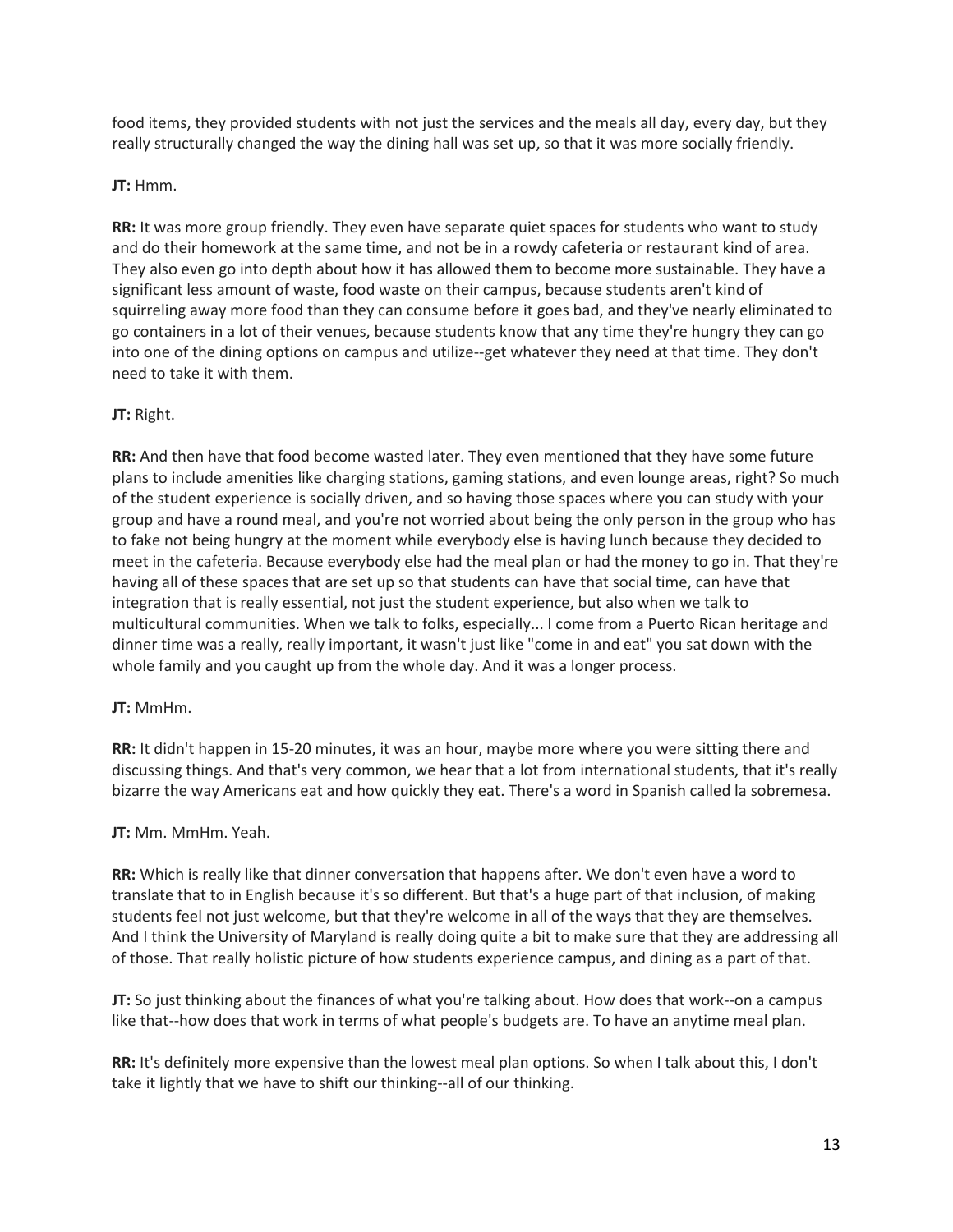# **JT:** MmHm.

**RR:** Right? To me, in a perfect world, we would be able to not have that be a separate cost that shows up on a bill at all, that it is rolled into your tuition. If everyone is going to have anytime access, that's not even a separate bill that you're getting. The way most universities have it now, you have a charge for tuition, room, board, and then you might have like a technology fee or an activities fee or something like that, which is pretty common on residential campuses. None of those fees are negotiable [LAUGHS] right? So getting back to this idea of food not being negotiable does require students to also shift, like, this is not money that I will then have for books, right? So how are we making sure that students are having financial aid packages that are able to meet their needs that they're having. The dining services can't just stay the same, too, if they're not meeting the cultural needs or religious needs, the dietary needs of all the students. Having an anytime meal plan access isn't going to fix everything, it's actually going to make things worse. So, again, it has to be very holistic. It has to have that full approach of all of the moving pieces. I think out of all of this kind of system. Whenever I think about systems, it's like cogs in the wheel of a clock. All of them have to be able to move in tandem, 'cause if any one piece of that is jammed up, it's going to affect all the rest, and the plan would never work.

### **JT:** Right.

**RR:** The cost of those meal plans, however, from the research that I've done, on the campuses that have them is not any more expensive than the campuses that don't.

### **JT:** Hmm.

**RR:** And in many cases, the cost is actually lower. And that comes because they're not catering then to the more expensive taste, they're catering to a kind of lower common denominator that meets all the dietary needs and restrictions, but doesn't necessarily have all the bells and whistles. And maybe they come out sometimes, but maybe we're not having smoked salmon and quinoa every day. [LAUGHS] I know you're laughing, but I look at some of the dining options and I think "OK".

### [CROSSTALK]

**JT:** No, I hear you. I hear you. We are going to take a very brief break for a public service announcement, and then we will come back and continue the conversation.

### [INTERLUDE] MUSIC CUT 00:46:49-00:47:51

**JT:** You're on the air with Bucknell: Occupied here on 90.5 WVBU Lewisburg. We are rolling into our last 10 minutes here, talking about food insecurity amongst college students with Rosalie Rodriguez. So I just wanted to ask you... we were wrapping up our conversation about ways that campuses can actually begin to proactively address food insecurity, and I think when we were talking previously you mentioned even incorporating health screenings. When students go to student health services being asked various sorts of questions so I'm wondering if you can talk about how that might help.

**RR:** Some campuses do this as a matter of course. When students come into the health center, they'll do a screening for different eating disorders or disordered eating. So typically we think of eating disorders as either over-eating or under-eating, anorexia, bulimia, but disordered eating at all, so that might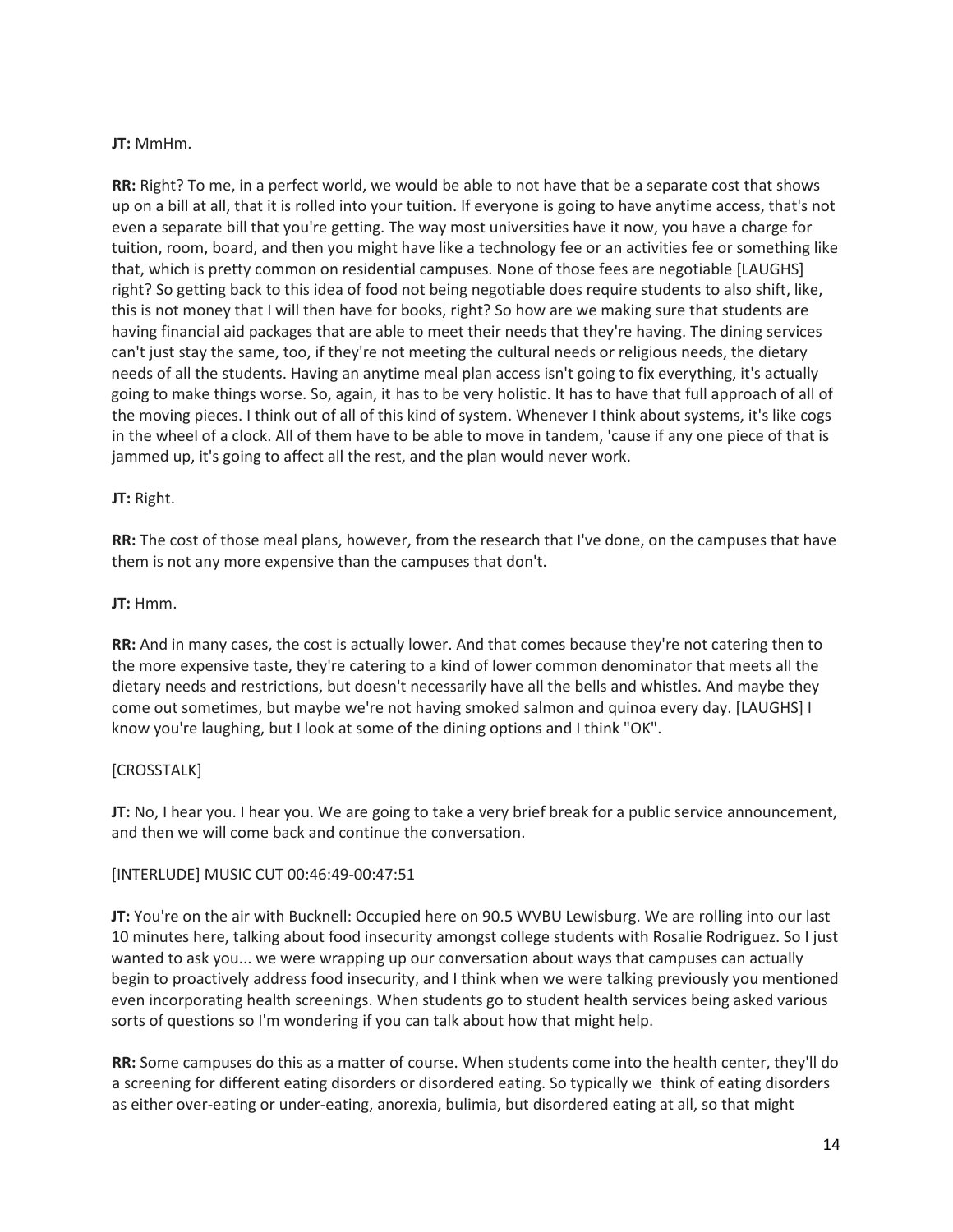include food insecurity. That's a piece of that. But also even faculty or staff just even signaling to students that you're open to having some of those conversations. Not that you need to necessarily need to be trained to be able to say "you are food insecure and here's..." But knowing what the resources are...

**JT:** MmHm.

**RR:** And what's available. There are a number, for instance, knowing whether or not your campus has a food pantry and where it's located. We just opened one here at Bucknell, on Monday, which is fantastic. It's a huge step for us to be able to allow students who do have that need to be able to access that. But being able to know where that is and that that's a resource that is available to folks and whatever other resources. One of the things that I think I should mention is that depending on the county that you're in, there might be different laws governing whether or not students can access off-campus services like food stamps, EBT, or even access a local food pantry or food bank. Many times students have to either meet a residency requirement and/or show need. And depending on where you are, if you have a meal plan, regardless of whether it's meeting your need, you may be ineligible for any of those services. And so knowing what the laws are in your county and whether or not those are things you can reach out to, and if there are, for instance, local churches or non-profit organizations that provide those things without an income requirement and be able to send students if they're within walking distance, or you can provide transportation there. Those are all very important skills and tools to have at your disposal.

**JT:** Now you mentioned that Bucknell just opened one on Monday, I'm wondering, can you tell us where that is?

**RR:** It is in the Dean of student's office.

**JT:** Which is...

**RR:** On the second floor of the Elaine Langone Center

**JT:** Wonderful.

**RR:** It has a sign on the door, you just kind of go in, take what you need, and mark down what you took for the day.

**JT:** Is there any kind of... if someone's feeling self-conscious or embarrassed, is there any reason they should feel that way or is it a pretty sort of anonymous process.

**RR:** It's completely anonymous.

**JT:** Gotcha. Awesome.

**RR:** Yes.

**JT:** So in our last few minutes, I just want to back out to maybe one of the bigger picture issues here, which is the way food insecurity on college campuses is really tied into larger questions of socioeconomic and racial diversity. Particularly as it relates to the diversity agenda of many universities. So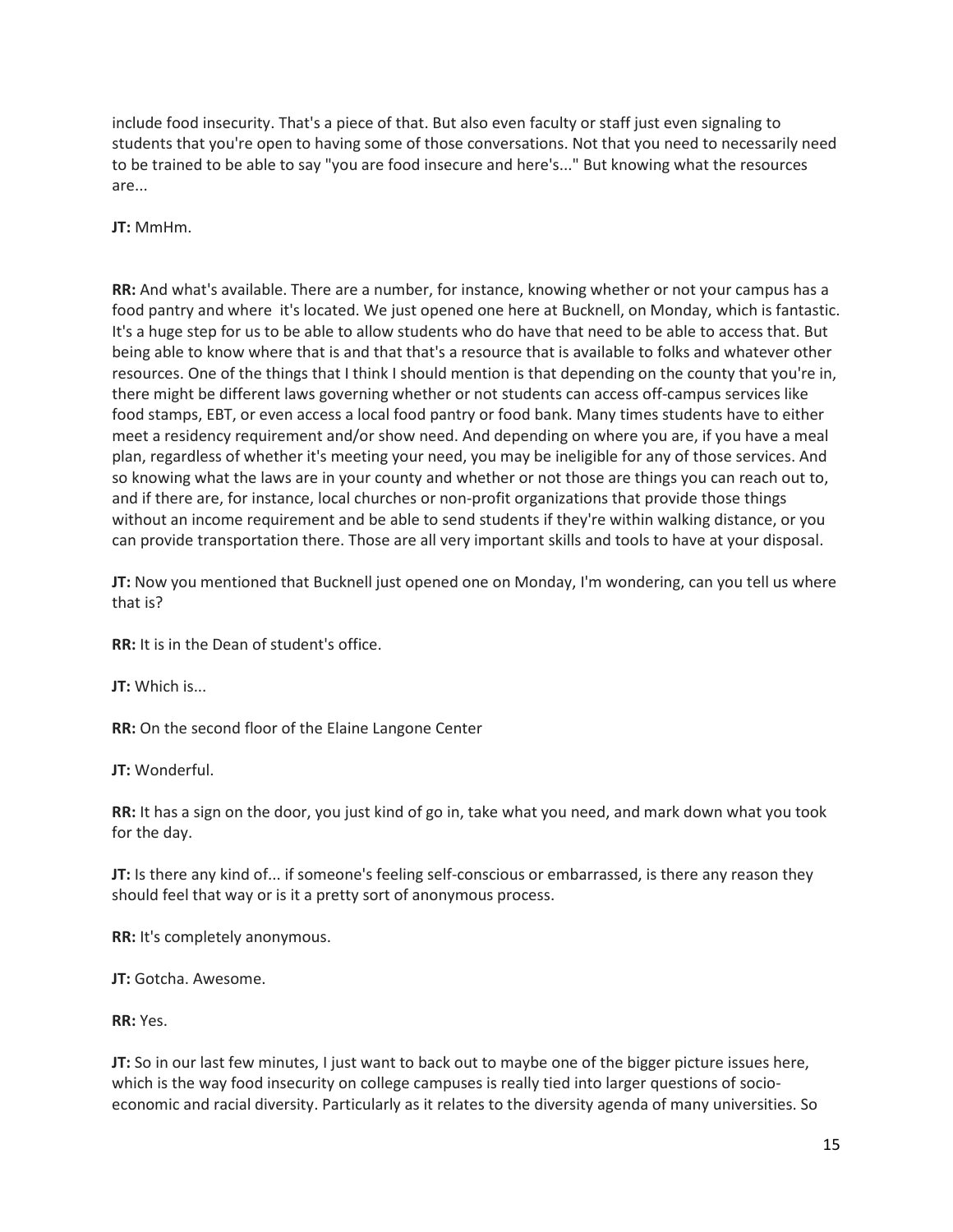within this framework, right? What are the larger implications of universities not acknowledging and then seeking to rectify food insecurity.

**RR:** Sure. So I'm going to tell a short story to kind of contextualize this. When I was interviewed for my first position--overseeing diversity efforts--over twenty years now, I had to learn to kind of talk the business end of diversity, and make it a case consistently about why it was important for schools to become more diverse and inclusive, to have a more racially diverse background, and that included things like being able to talk how it increases the college and universities' rankings in publications like US News & World Report, the Princeton Review, the Fisk Guide to Colleges. Also to recognize that demographically the traditional white upper middle class student base, especially here in the Northeast is significantly declining and colleges that don't diversify and don't reach out to non-traditional population, significantly impact their ability to be relevant years in the future. And also this idea that employers expect students to have the ability to compete in a global marketplace. They expect you to have the skills that should be learned in undergraduate school of how to interact and talk to people who are different from you. And you can't do this with a homogeneous population. You really need to have diversity in your place. And that's why it's important in all of these diversity guides and all these kinds of things, right? During that interview only one person asked me why students of color would want to come to a place like this and what would they get out of it. And I had responded that I felt like the opportunities and the education that I had at that same institution were top-notch and they should not be out of reach--and I still believe that--or unknown to students of color. But to be admitted to this school and even to graduate from the school is not enough, that's not the whole picture, and I think that's where we tend to focus a lot of our attention is like how do we get those students to even be interested in a place like us. Whatever that us is, right? So we're creating students who don't have the means to navigate the campus, whether that's social capital, whether that's actual, physical, monetary capital, the onus is on the campus to be able to provide those resources and tools necessary for those students to be successful. For marginalized populations to thrive and not just survive, not just make it across the finish line to graduation. But to be able to be there. And also to make sure that the rest of the student body who is not a part of that marginalized population receives the training and the background and the education they need to be able to interact with people who are different from them in a way that is not harmful to those people or to themselves. Right? Study after study shows that these spaces that are really homogeneous and who are not doing this work are actually harmful to marginalized students and place undue burdens and stress on them. There's an article just last year in the Journal of Higher Education that found that students' negative diversity experiences actually hindered cognitive development. So they had done a study of 2500 students at four-year universities and 43% of African-American, 37% of Hispanic, and 40% of Asian students reported having a high number of negative diversity interactions. Negative experiences might include hostile, hurtful, or tense interactions with students who are basically different from you. And all of those things they found in the study, led to an impaired development of critical thinking skills and cognitive development. Those are what we're here for. If we are not able to provide a safe learning environment for the marginalized students that we are recruiting to our campuses, then we are, in a sense, basically saying that we're bringing them here to do all of those things that I mentioned in the business pieces--to increase our rankings, to make sure that the traditional age population are getting the skills that they need to be successful in the marketplace- but not focusing on the needs of those marginalized populations to be successful. Both here on campus and beyond their experience.

**JT:** That's pretty damning. Not your words specifically, but the implications.

**RR:** Yes.